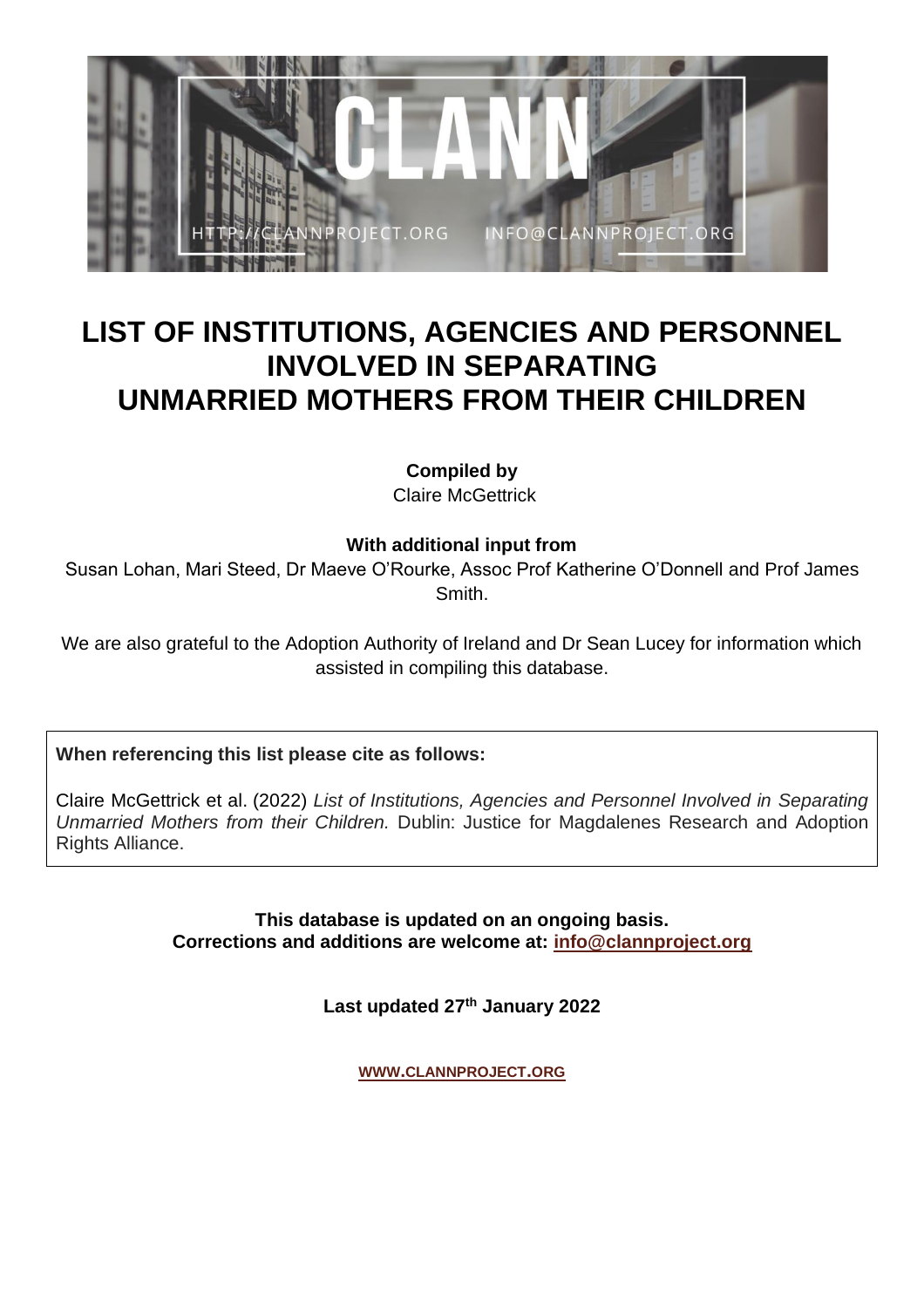## *About the Clann Project*

The Clann Project is a collaboration between [Adoption Rights Alliance](http://adoption.ie/) (ARA), [Justice for](http://jfmresearch.com/)  [Magdalenes Research](http://jfmresearch.com/) (JFMR) and Hogan Lovells International LLP). Since 2015 the project has been gathering [witness statements](http://clannproject.org/statements/) of those affected by unlawful and forced family separation in Ireland. The Clann Project spoke to 164 people and assisted 82 witnesses to provide statements to the Mother and Baby Homes Commission of Investigation (MBHCOI) and published a [public group](http://clannproject.org/clann-report/)  [report](http://clannproject.org/clann-report/) and recommendations in October 2018.

## *About Adoption Rights Alliance*

ARA was established in 2009. The organisation advocates for equal human and civil rights for those affected by the Irish adoption system. ARA provides information, advocacy and practical advice to adopted people and natural parents, including an online peer support group which currently has over 2,500 members.

## *About Justice for Magdalenes Research*

Justice for Magdalenes (now JFMR) was established in 2003. The organisation provides information and support to the women who spent time in the Magdalene Laundries and their families. JFMR educates the general public by researching the Magdalene Laundries and similar institutions.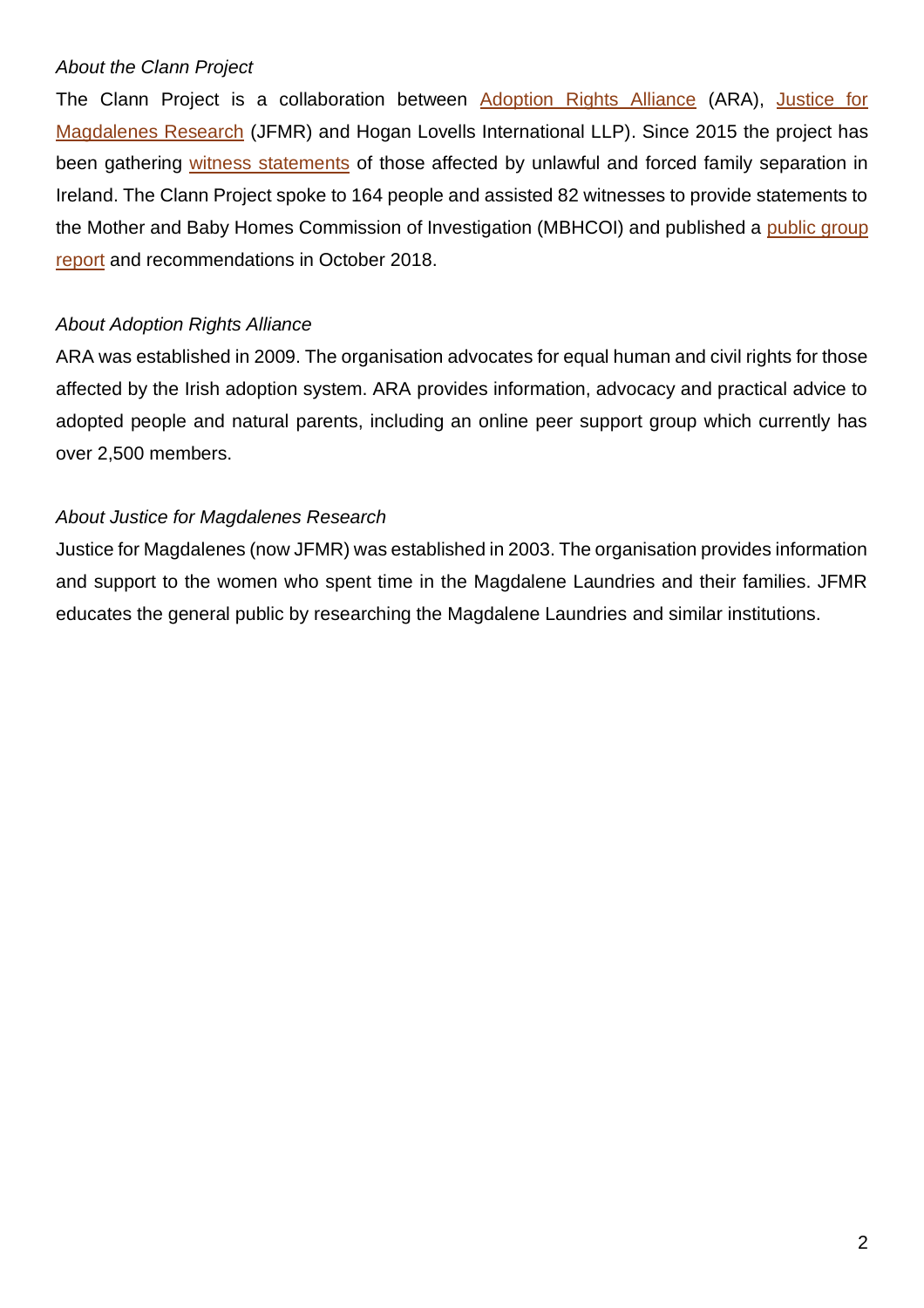|                | Name of<br>agency/institution/Individual                  | <b>On MBH Commission</b><br>ToR? | <b>Location</b>                                    |
|----------------|-----------------------------------------------------------|----------------------------------|----------------------------------------------------|
| $\mathbf{1}$   | [Redacted] Upper Leeson Street,<br>Dublin 2               | <b>No</b>                        | [Redacted] Upper Leeson Street,<br>Dublin 2        |
| 2              | [Redacted] South Circular Road<br>Dublin 8                | <b>No</b>                        | [Redacted] South Circular Road<br>Dublin 8         |
| 3              | [Redacted] North Circular Road                            | <b>No</b>                        | [Redacted] North Circular Road                     |
| 4              | [Redacted] New Cabra Road, D7                             | No                               | [Redacted] New Cabra Road, D7                      |
| 5              | [Redacted] Marlborough St                                 | No                               | [Redacted] Marlborough St                          |
| 6              | [Redacted] North Circular Road                            | No                               | [Redacted] North Circular Road                     |
| $\overline{7}$ | [Redacted] North Circular Road                            | <b>No</b>                        | [Redacted] North Circular Road                     |
| 8              | [Redacted] Cabra Road                                     | <b>No</b>                        | [Redacted] Cabra Road                              |
| 9              | Adoption Board (now the Adoption<br>Authority of Ireland) | <b>No</b>                        | Shelbourne House, Shelbourne Rd,<br>D <sub>4</sub> |
| 10             | Aisleagh Orphanage,                                       | <b>No</b>                        | Killary Bay, Co. Galway                            |
| 11             | Ally                                                      | <b>No</b>                        | Dublin?                                            |
|                | 12 Ard Mhuire                                             | Yes                              | Dunboyne, Co. Meath                                |
| 13             | <b>Arus Mhuire</b>                                        | <b>No</b>                        | Dungarvan                                          |
| 14             | Avoca House                                               | <b>No</b>                        | Wicklow                                            |
| 15             | <b>Balrothery Board of Assistance</b>                     | <b>No</b>                        | 5 Parnell Sq, Dublin 1                             |
| 16             | <b>Ballyogan House</b>                                    | No                               | Ballyogan Road, Carrickmines,<br>Dublin            |
| 17             | <b>Belmont Flatlets</b>                                   | Yes                              | Belmont Avenue, Dublin 4                           |
| 18             | <b>Bethany House</b>                                      | Yes                              | Blackhall Place, Dublin 7/Orwell<br>Road, Rathgar  |
| 19             | <b>Bird's Nest</b>                                        | No                               | Dun Laoghaire                                      |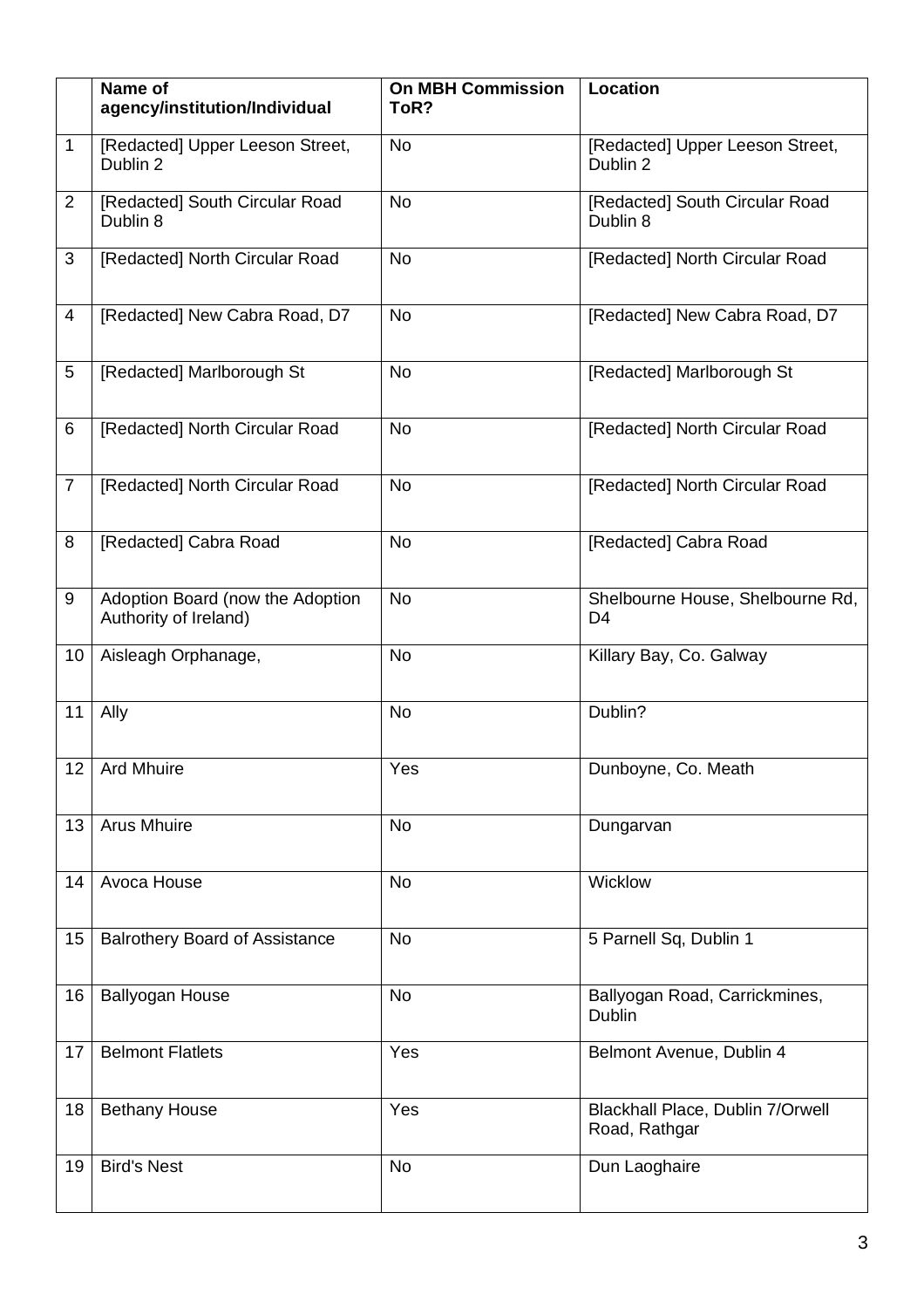|    | Name of<br>agency/institution/Individual                    | <b>On MBH Commission</b><br>ToR? | <b>Location</b>                                |
|----|-------------------------------------------------------------|----------------------------------|------------------------------------------------|
| 20 | <b>Braemar House Orphanage</b>                              | <b>No</b>                        | Cork                                           |
| 21 | <b>Brother's House</b>                                      | <b>No</b>                        | Bruff, Co. Limerick                            |
| 22 | <b>Burlington Clinic</b>                                    | <b>No</b>                        | Not available (closed 1962)                    |
| 23 | <b>Cairdeas Adoption Society</b>                            | <b>No</b>                        | Dublin 2                                       |
| 24 | <b>Carlow County Home</b>                                   | <b>No</b>                        | Carlow                                         |
| 25 | <b>Cascia Nursing Home</b>                                  | No                               | 13 Pembroke Road, Dublin 2                     |
| 26 | Catholic Children's Society aka<br><b>Crusade of Rescue</b> | <b>No</b>                        | 73 St Charles Square, London<br><b>W10 6EJ</b> |
| 27 | <b>Catholic Women's Aid Society</b>                         | <b>No</b>                        | 14 Browne St, Cork                             |
| 28 | Cavan County Home (St Feilim's)                             | <b>No</b>                        | Cavan                                          |
| 29 | Children's Home                                             | <b>No</b>                        | Kiltiernan, Co Dublin                          |
| 30 | <b>Children's Home Dollymount</b>                           | <b>No</b>                        | Dollymount                                     |
|    | 31   Children's Welfare League                              | No                               | Brown Street, Cork.                            |
| 32 | <b>Church of Ireland Social Services</b>                    | <b>No</b>                        | Molesworth St, then Belgrave Rd                |
| 33 | Clann                                                       | No                               | Galway                                         |
| 34 | <b>Clare County Home</b>                                    | <b>No</b>                        | Ennis                                          |
| 35 | Clifton Nursing Home, Monkstown                             | <b>No</b>                        | Monkstown                                      |
| 36 | Connemara Orphan Nurseries                                  | No                               | Galway                                         |
| 37 | Cork City County Home (St<br>Finbarr's)                     | Yes                              | <b>Cork City</b>                               |
| 38 | Cork Health Authority/Cork Board<br>of Health               | No                               | Cork                                           |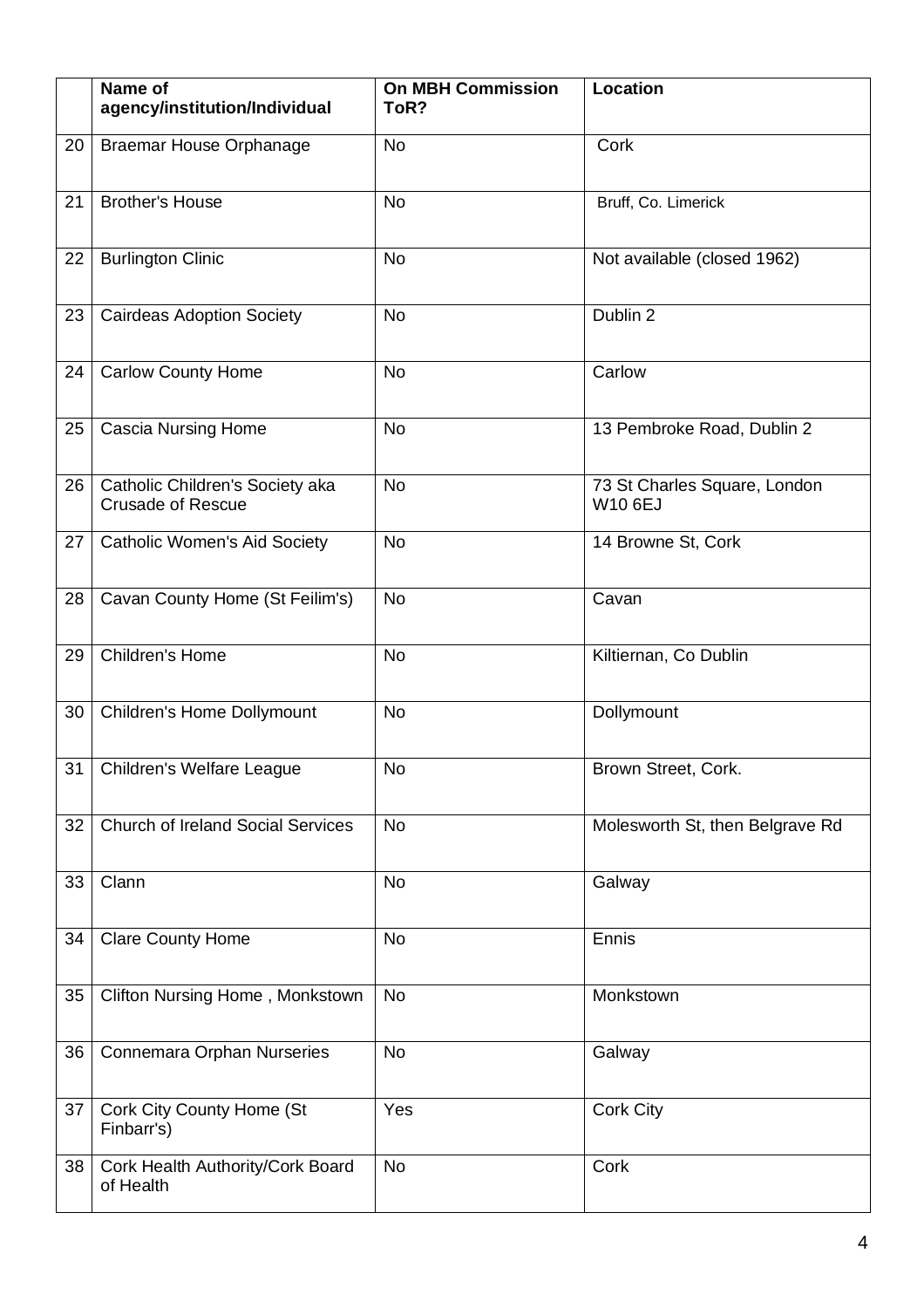|    | Name of<br>agency/institution/Individual       | On MBH<br><b>Commission ToR?</b> | <b>Location</b>                                    |
|----|------------------------------------------------|----------------------------------|----------------------------------------------------|
| 39 | <b>Cork Protestant Adoption Society</b>        | No                               | Cork                                               |
| 40 | Dr [Redacted]                                  | <b>No</b>                        | [Redacted] Dublin 2                                |
| 41 | Cunamh                                         | <b>No</b>                        | 30 South Anne St.                                  |
| 42 | Cura                                           | <b>No</b>                        | 30 South Anne St.                                  |
| 43 | Daisy Hill Newry                               | <b>No</b>                        | Newry                                              |
| 44 | Dr [Redacted]                                  | <b>No</b>                        | [Redacted] Dublin 12                               |
| 45 | Donegal County Home (St<br>Joseph's)           | Yes                              | Stranorlar                                         |
| 46 | [Redacted]Nursing Home                         | <b>No</b>                        | [Redacted] Nursing Home,<br>[Redacted] Co. Wexford |
| 47 | <b>Dublin Health Authority</b>                 | <b>No</b>                        | Dublin                                             |
| 48 | Eglinton House/Denny House                     | Yes                              | Eglinton Road, Dublin 4                            |
| 49 | Emmanuel Home/Avoca Manor                      | <b>No</b>                        | Rathgar/Wicklow                                    |
|    | 50   Galway County Home                        | No                               | St Brendan's Home, Loughrea                        |
| 51 | <b>Glensilva Nursing Home</b>                  | No                               | [Redacted] Monkstown Co Dublin                     |
| 52 | <b>Glenvera Nursing Home (Stella</b><br>Maris) | <b>No</b>                        | Wellington Road, Cork                              |
| 53 | Canon [Redacted]                               | <b>No</b>                        | Galway                                             |
| 54 | [Redacted] Nursing Home                        | No                               | [Redacted] South Mall, Cork                        |
| 55 | Greenmount                                     | No                               | Cork                                               |
| 56 | Miss [Redacted]                                | No                               | [Redacted] Pearse Street, Dublin                   |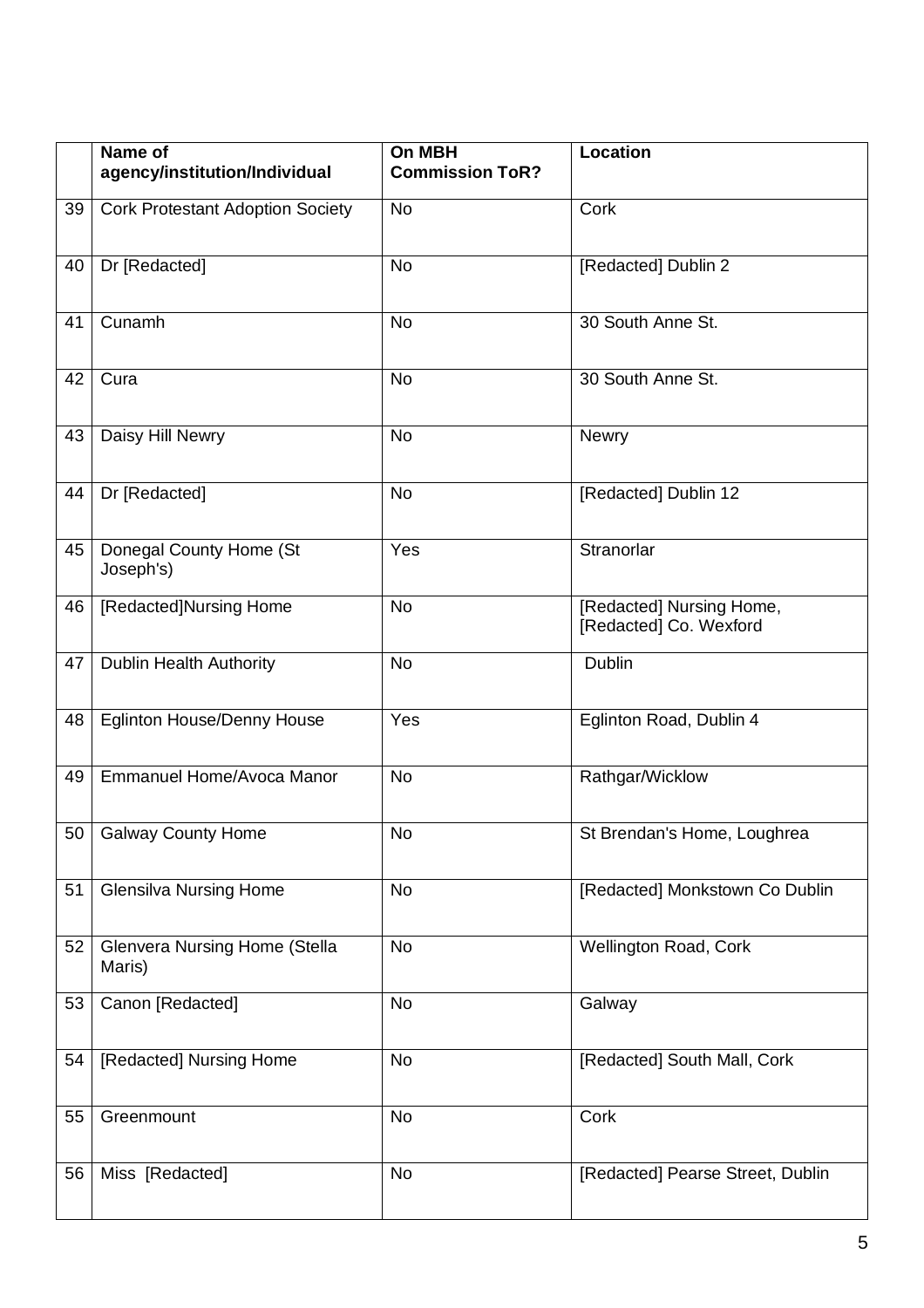|    | Name of<br>agency/institution/Individual             | <b>On MBH Commission</b><br>ToR? | Location                                                |
|----|------------------------------------------------------|----------------------------------|---------------------------------------------------------|
| 57 | <b>Hatch Street Nursing Home</b>                     | <b>No</b>                        | [Redacted] Hatch St Dublin 2                            |
| 58 | Mrs [Redacted]                                       | <b>No</b>                        | [Redacted] Cabra Park                                   |
| 59 | Home for Fallen Women                                | <b>No</b>                        | 2 Northcote Avenue, Kingstown                           |
| 60 | <b>Holles St/National Maternity Hospital</b>         | <b>No</b>                        | National Maternity Hospital, Holles<br>Street, Dublin 2 |
| 61 | Jewish Agency for Adoption &<br>Fostering in Ireland | <b>No</b>                        | 37 Dunville Ave, Ranelagh, Dublin<br>6                  |
| 62 | [Redacted]                                           | <b>No</b>                        | <b>St Rita's Nursing Home</b>                           |
| 63 | Kerry County Home                                    | <b>No</b>                        | St Ita's Home, Killarney                                |
| 64 | <b>Kildare County Home</b>                           | <b>No</b>                        | St Vincent's Hospital & County<br>Home, Athy            |
| 65 | Dr & Mrs [Redacted]                                  | <b>No</b>                        | [Redacted] Mountjoy Square,<br>Dublin 1                 |
| 66 | Kilrush Mother and Baby Home                         | Yes                              | Cooraclare Rd                                           |
| 67 | Lansdowne Rd                                         | <b>No</b>                        | Lansdowne Rd                                            |
|    | 68   Laois County Home                               | No                               | Mountmellick                                            |
| 69 | Dr [Redacted]                                        | <b>No</b>                        | [Redacted] East Wall Road, Dublin<br>3                  |
| 70 | <b>Leinster Nursing Home</b>                         | <b>No</b>                        | Not available                                           |
| 71 | Letrim County Home                                   | <b>No</b>                        | St Joseph's, Carrick-on-Shannon                         |
| 72 | Limerick                                             | <b>No</b>                        | County Hospital, Croom                                  |
| 73 | <b>Limerick Catholic Adoption Society</b>            | <b>No</b>                        | St Camillus' Hospital Limerick                          |
| 74 | <b>Limerick City Home</b>                            | <b>No</b>                        | <b>Limerick City</b>                                    |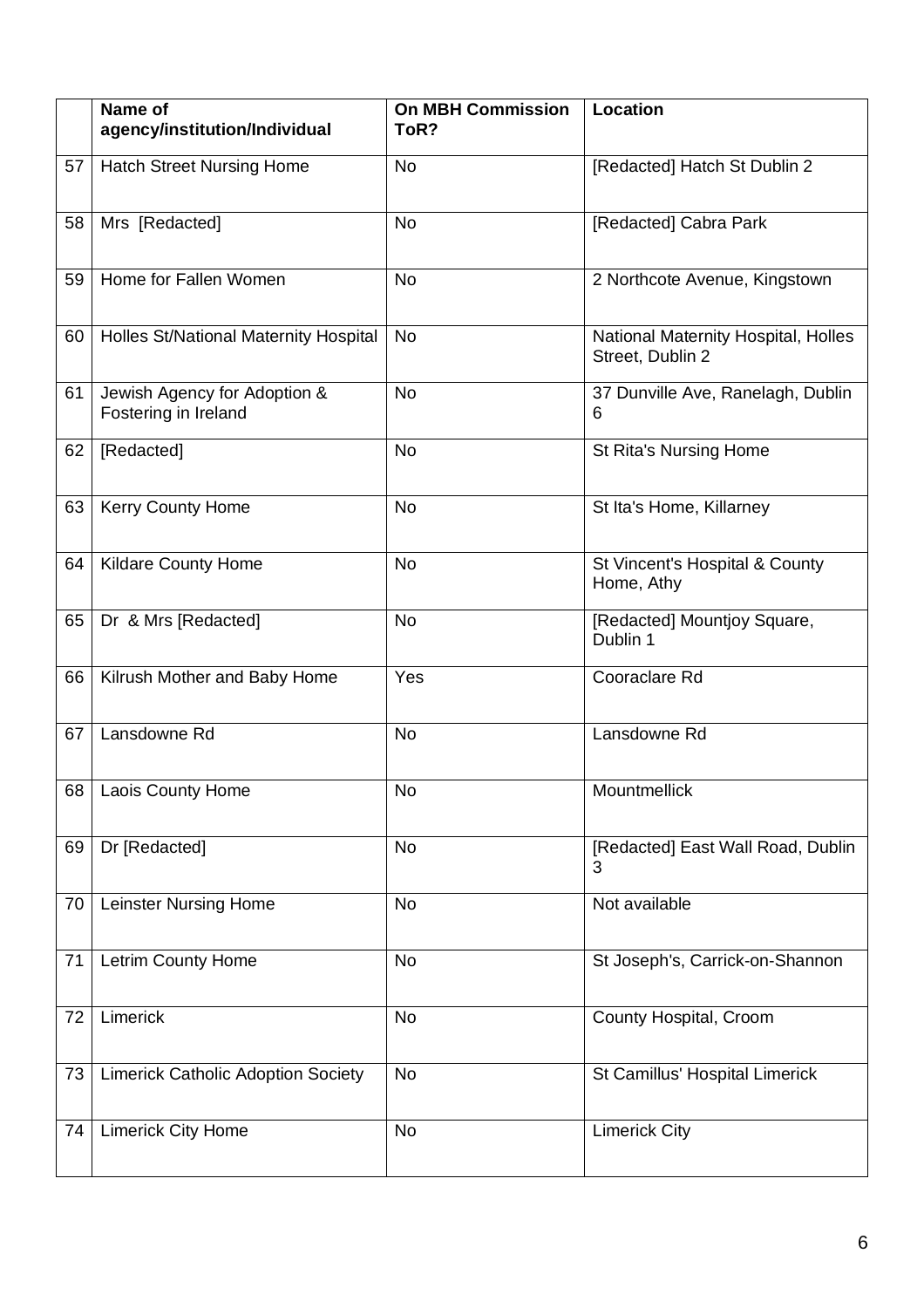|    | Name of<br>agency/institution/Individual                                 | <b>On MBH Commission</b><br>ToR? | Location                                                         |
|----|--------------------------------------------------------------------------|----------------------------------|------------------------------------------------------------------|
| 75 | <b>Limerick County Board of Public</b><br><b>Health &amp; Assistance</b> | <b>No</b>                        | Limerick                                                         |
| 76 | <b>Limerick County Home</b>                                              | No                               | St Ita's, Newcastle-West                                         |
| 77 | <b>Longford County Home</b>                                              | No                               | St Joseph's, Longford                                            |
| 78 | <b>Louth County Home</b>                                                 | <b>No</b>                        | County Home, Drogheda                                            |
| 79 | Magdalen Asylum                                                          | No                               | Forster Street, Galway                                           |
| 80 | Marie Celine Nursing Home                                                | No                               | Convent of Mercy Middleton, Cork                                 |
| 81 | [Redacted] Clinic (aka Mrs<br>[Redacted])                                | No                               | [Redacted] Howth Road, Dublin 5                                  |
| 82 | <b>Mayo County Home</b>                                                  | No                               | Castlebar Co Mayo                                                |
| 83 | [Redacted] Nursing Home                                                  | No                               | Convent Road, Longford,<br>[Redacted]                            |
| 84 | <b>Meath County Home</b>                                                 | No                               | Lourdes Hospital & County Home,<br>Trim                          |
| 85 | <b>Mercy Convent</b>                                                     | <b>No</b>                        | Tralee                                                           |
|    | 86   Miss [Redacted]'s Home                                              | Yes                              | [Redacted] Northbrook Road,<br>Dublin 6                          |
| 87 | Monaghan County Home                                                     | No                               | St Mary's Hospital & County<br>Home, Castleblayney               |
| 88 | Monastery of Our Lady of Charity<br>Magdalene Laundry                    | No                               | Sean McDermott Street (formerly<br>Gloucester Street), Dublin 1. |
| 89 | Mrs [Redacted]'s Nursing Home                                            | <b>No</b>                        | [Redacted] Cork                                                  |
| 90 | Mrs [Redacted] (nursing home)                                            | No                               | [Redacted] Vernon Avenue,<br>Clontarf                            |
| 91 | Mrs [Redacted]'s Home                                                    | <b>No</b>                        | <b>Grattan St</b>                                                |
| 92 | Dr [Redacted]                                                            | <b>No</b>                        | Unknown, associated with St<br>Rita's                            |
| 93 | Nazareth House, Donegal                                                  | No                               | Fahan Co Donegal                                                 |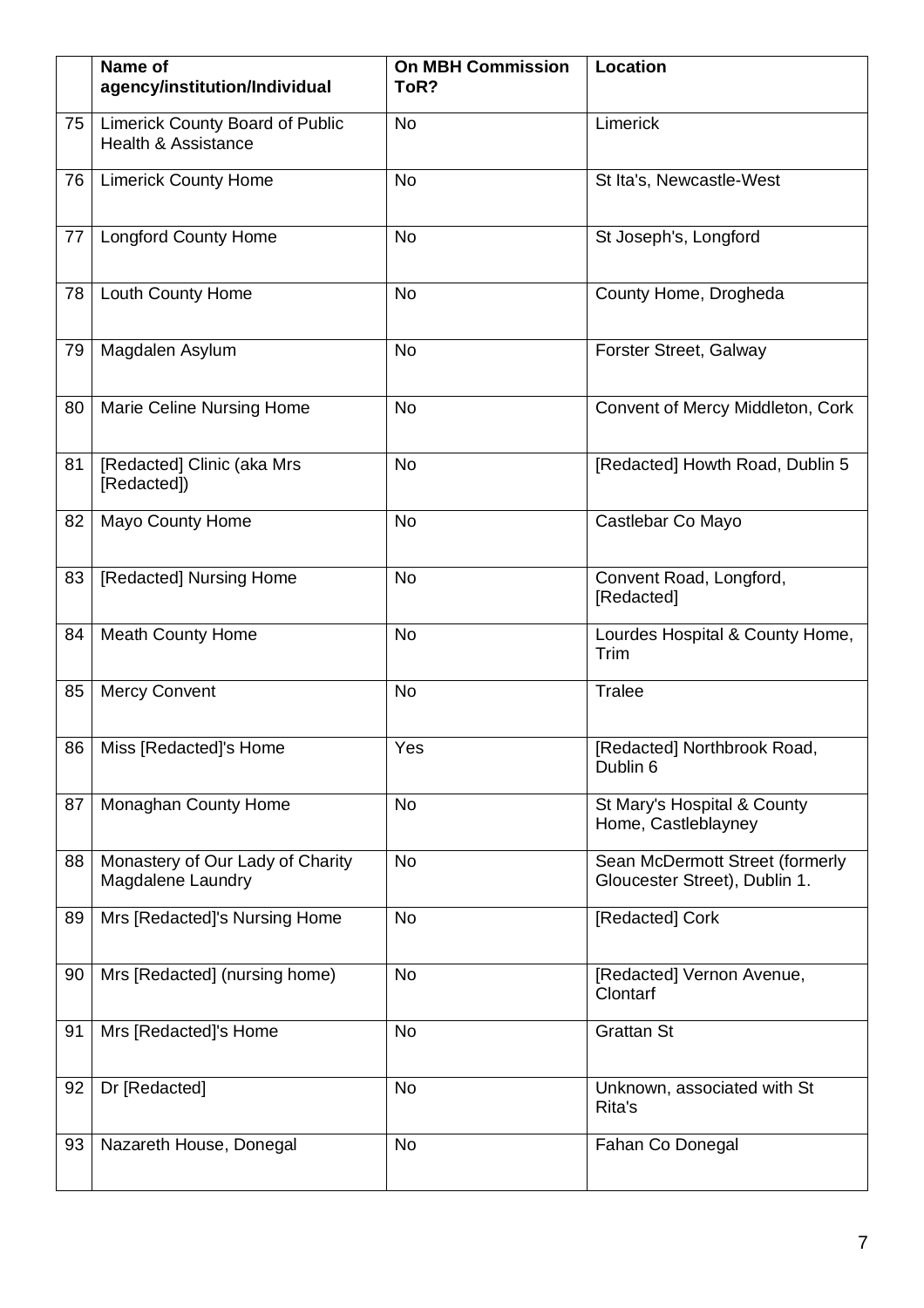|     | Name of<br>agency/institution/Individual                           | <b>On MBH Commission</b><br>ToR? | Location                                          |
|-----|--------------------------------------------------------------------|----------------------------------|---------------------------------------------------|
| 94  | Nazareth House, Sligo                                              | <b>No</b>                        | Sligo                                             |
| 95  | Nazareth House, Wales                                              | <b>No</b>                        | Wales                                             |
| 96  | North Cork County Home                                             | <b>No</b>                        | Mallow (or Fermoy?)                               |
| 97  | [Redacted] Nursing Home                                            | No                               | [Redacted] Eccles Street, Dublin 7                |
| 98  | Mrs [Redacted]                                                     | No                               | Not available                                     |
| 99  | Mrs [Redacted]                                                     | <b>No</b>                        | [Redacted] Ormond Road<br>Drumcondra              |
| 100 | <b>Offaly County Home</b>                                          | No                               | Tullamore                                         |
| 101 | Ossory/Challenge Adoption<br>Society                               | <b>No</b>                        | Kilkenny                                          |
| 102 | <b>PACT</b>                                                        | <b>No</b>                        | Dublin                                            |
| 103 | Percy Place Nursing Home (aka<br><b>Stella Maris Nursing Home)</b> | <b>No</b>                        | 39 Percy Place Dublin 2                           |
| 104 | Portobello Nursing Home                                            | <b>No</b>                        | Dublin                                            |
| 105 | <b>Prague Nursing Home</b>                                         | <b>No</b>                        | 7 Greenmount Road, Terenure,<br>Dublin 6W         |
| 106 | Miss [Redacted]                                                    | No                               | [Redacted] Rathfarnham Road                       |
| 107 | <b>Racefield Nursing Home</b>                                      | No                               | Lower Mounttown Road, Dun<br>Laoghaire, Co Dublin |
| 108 | Fr [Redacted]                                                      | No                               | Mullingar                                         |
| 109 | Regina Coeli Hostel                                                | Yes                              | Dublin                                            |
| 110 | Mrs [Redacted]                                                     | No                               | [Redacted] Marlborough Road                       |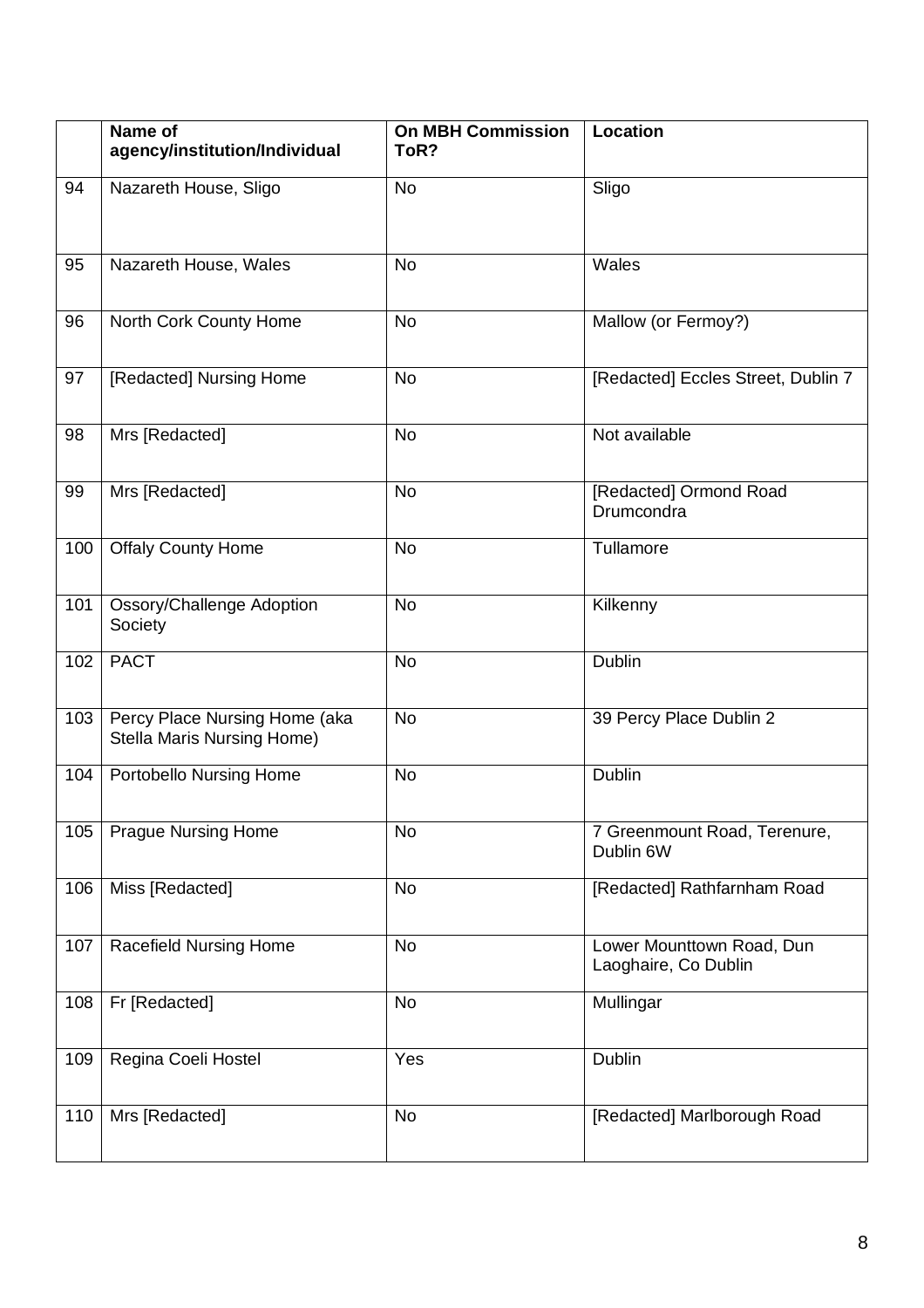|     | Name of<br>agency/institution/Individual | <b>On MBH Commission</b><br>ToR? | Location                                         |
|-----|------------------------------------------|----------------------------------|--------------------------------------------------|
| 111 | <b>Roscommon County Home</b>             | <b>No</b>                        | Roscommon                                        |
| 112 | Rotunda Girls Aid Society                | No                               | 82 Marlborough St, now 1A<br><b>Cathedral St</b> |
| 113 | Sacred Heart Home, Bessborough           | Yes                              | Blackrock, Cork                                  |
| 114 | Sancta Maria Private Nursing<br>Home     | <b>No</b>                        | South Terrace Cork                               |
| 115 | Sandymount (All Saints Home)             | No                               | Rathmines                                        |
| 116 | Sean Ross Abbey                          | Yes                              | Roscrea, Co. Tipperary                           |
| 117 | <b>Sligo County Home</b>                 | <b>No</b>                        | Sligo                                            |
| 118 | Mrs [Redacted]                           | <b>No</b>                        | [Redacted] North Circular Road,<br>Dublin 7      |
| 119 | <b>St Anne's Adoption Society</b>        | <b>No</b>                        | 34 Paul St Cork                                  |
| 120 | St Anthony's Nursing Home                | <b>No</b>                        | 15 Howth Road, Clontarf, Dublin<br>3             |
| 121 | St Attracta's Adoption Society           | <b>No</b>                        | Sligo                                            |
|     | 122   St Brigid's Adoption Society       | No                               | Eccles St, later Iona Road                       |
| 123 | St Brigid's Nursing Home                 | No                               | 81 or 83 North Circular Road                     |
| 124 | St Catherine's Adoption Society          | <b>No</b>                        | Ennis, Co. Clare                                 |
| 125 | <b>St Clare's Adoption Society</b>       | <b>No</b>                        | Stamullen, Co. Meath                             |
| 126 | St Gerard's                              | No                               | Herbert Avenue, D4                               |
| 127 | St Gerard's (39 Mountjoy Sq)             | Yes                              | 39 Mountjoy Square                               |
| 128 | St Helier's Nursing Home                 | No                               | 450 North Circular Road, Dublin<br>7             |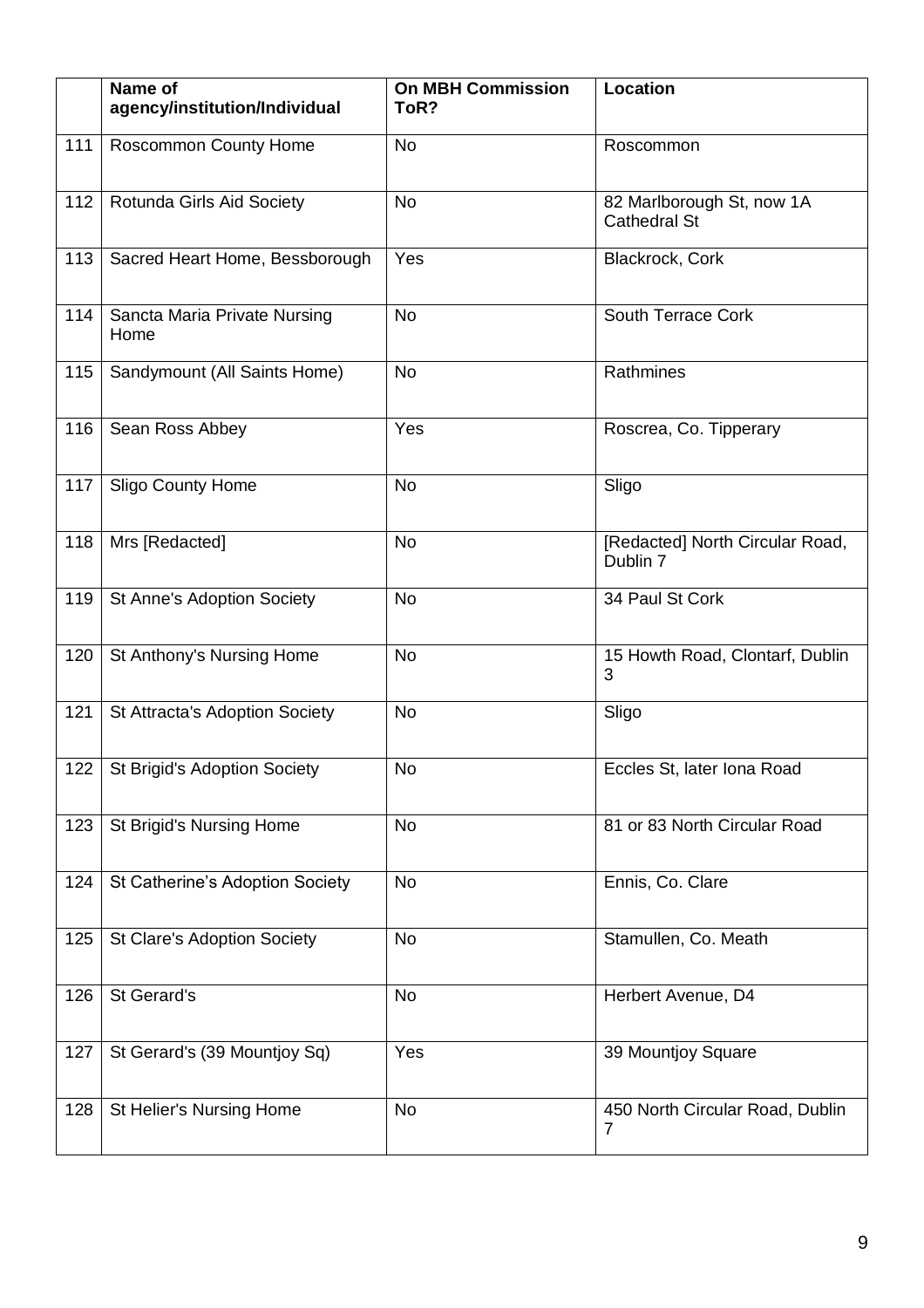|     | Name of<br>agency/institution/Individual                                | <b>On MBH Commission</b><br>ToR? | Location                                            |
|-----|-------------------------------------------------------------------------|----------------------------------|-----------------------------------------------------|
| 129 | St John's Adoption Society                                              | <b>No</b>                        | 3 George's St Waterford                             |
| 130 | St Joseph's Babies' Home                                                | <b>No</b>                        | Stamullen                                           |
| 131 | St Joseph's Nursing Home                                                | <b>No</b>                        | 78 Lwr Drumcondra Road, Dublin<br>3                 |
| 132 | St Joseph's Nursing Home                                                | <b>No</b>                        | 1 St Laurence Road Clontarf<br>Dublin 3             |
| 133 | St Jude's Nursing Home                                                  | <b>No</b>                        | 332 Howth Road Dublin 3                             |
| 134 | St Kevin's Adoption Society                                             | No                               | Waterford                                           |
| 135 | St Kevin's Institution/Hospital,<br><b>James Street</b>                 | Yes                              | James's St                                          |
| 136 | <b>St Louise's Adoption Society</b>                                     | No                               | 1 James's Street                                    |
| 137 | St Mary Magdalen's, Floraville<br>Road, Donnybrook, Dublin.             | No                               | Donnybrook                                          |
| 138 | St Mary's Adoption Society                                              | No                               | Killarney, Co. Kerry                                |
| 139 | St Mary's Refuge, High Park,<br>Grace Park Road, Drumcondra,<br>Dublin. | <b>No</b>                        | Drumcondra                                          |
| 140 | St Mary's, Cork Road, Waterford<br>(Magdalene Laundry)                  | <b>No</b>                        | Waterford                                           |
| 141 | St Mary's, New Ross, Wexford.<br>(Magdalene Laundry)                    | <b>No</b>                        | Wexford                                             |
| 142 | St Mary's, Pennywell Road,<br>Limerick. (Magdalene Laundry)             | <b>No</b>                        | Limerick                                            |
| 143 | St Mary's, Sunday's Well, Cork.<br>(Magdalene Laundry)                  | No                               | Cork                                                |
| 144 | St Mura's Adoption Society                                              | No                               | Letterkenny Co Donegal                              |
| 145 | St Nicholas' Adoption Society                                           | No                               | Galway                                              |
| 146 | St Patrick's Guild                                                      | No                               | Haddington Rd/Middle Abbey<br>St/30 Mountjoy Square |
| 147 | St Patrick's Home                                                       | Yes                              | Navan Rd                                            |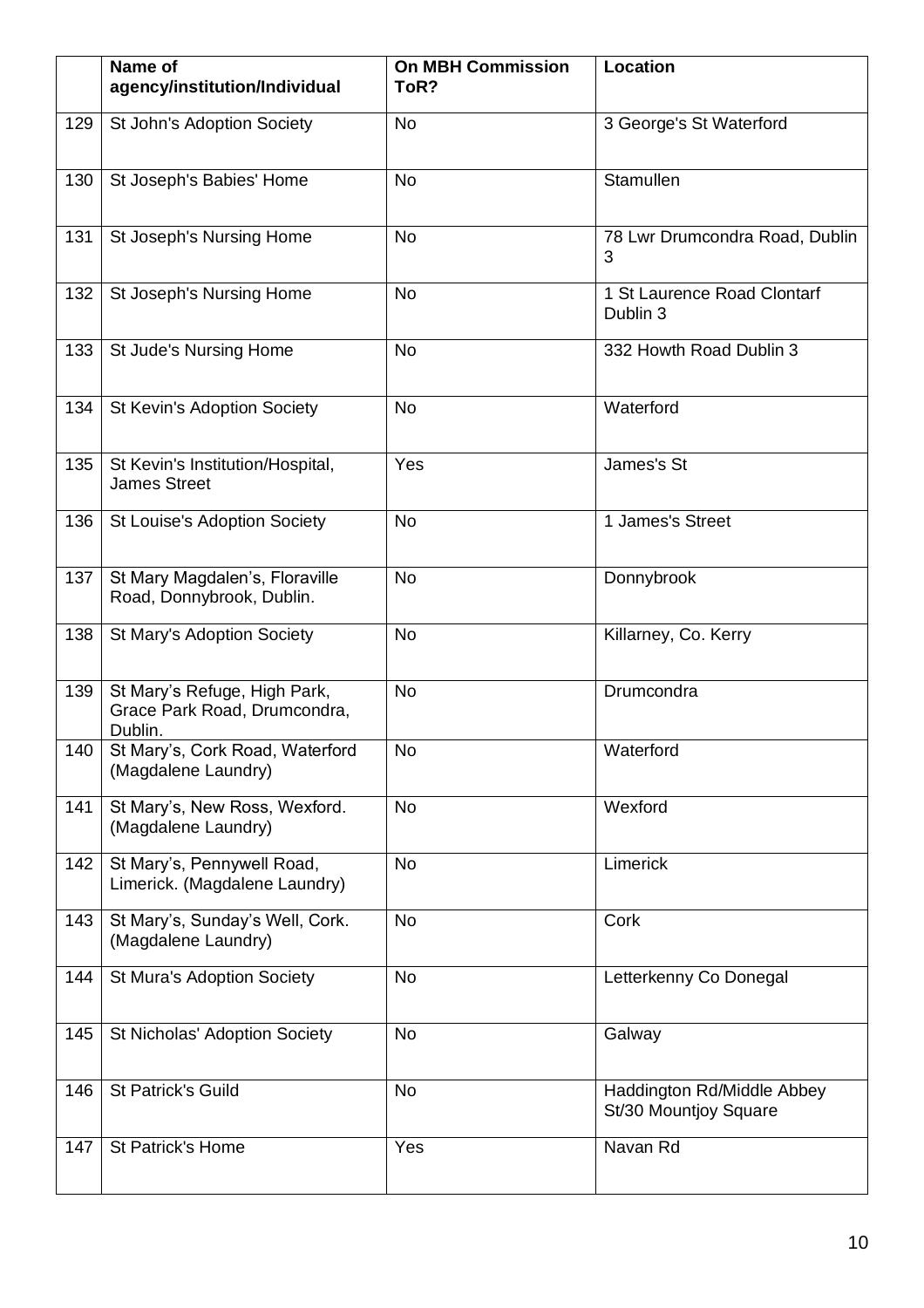|     | Name of<br>agency/institution/Individual                                    | <b>On MBH Commission</b><br>ToR? | Location                                   |
|-----|-----------------------------------------------------------------------------|----------------------------------|--------------------------------------------|
| 148 | St Patrick's Infant Dietetic Hospital                                       | <b>No</b>                        | Blackrock, Dublin                          |
| 149 | St Patrick's Refuge, Crofton Road,<br>Dun Laoghaire, Co. Dublin.            | <b>No</b>                        | Dun Laoghaire                              |
| 150 | St Peter's/Manor House                                                      | Yes                              | Castlepollard, Co. Westmeath               |
| 151 | St Philomena's                                                              | No                               | Stillorgan                                 |
| 152 | St Philomena's (unconfirmed)                                                | <b>No</b>                        | Leeson St                                  |
| 153 | <b>St Rita's Nursing Home</b>                                               | No                               | 68 Sandford Rd                             |
| 154 | St Vincent's, St Mary's Road,<br>Peacock Lane, Cork. (Magdalene<br>Laundry) | <b>No</b>                        | Cork                                       |
| 155 | St. Joseph's Convent of Mercy,<br>Moate, Co. Westmeath                      | <b>No</b>                        | Moate                                      |
| 156 | St. Mary's                                                                  | <b>No</b>                        | 38 Vernon Avenue                           |
| 157 | St Michael's Private Nursing Home                                           | <b>No</b>                        | Crofton Road, Dun Laoghaire, Co.<br>Dublin |
| 158 | St. Monica's                                                                | No                               | 17 Lower Mount Street                      |
| 159 | <b>Stella Maris</b>                                                         | No                               | Wellington Road, Cork                      |
| 160 | <b>Stella Maris Nursing Home</b><br>([Redacted])                            | No                               | 17 Earlsfort Tce D2                        |
| 161 | Sunbeam House                                                               | No                               | <b>Bray</b>                                |
| 162 | Sunshine Children's Home                                                    | <b>No</b>                        | Stillorgan                                 |
| 163 | The Boy's Home                                                              | <b>No</b>                        | <b>Grand Canal St Dublin</b>               |
| 164 | The Castle, Newtowncunningham                                               | Yes                              | Newtowncunningham, Co.<br>Donegal          |
| 165 | The Children's Fold                                                         | <b>No</b>                        | Lurgan St/Townsend St                      |
| 166 | The Cottage Home                                                            | <b>No</b>                        | Tivoli Rd Dun Laoghaire                    |